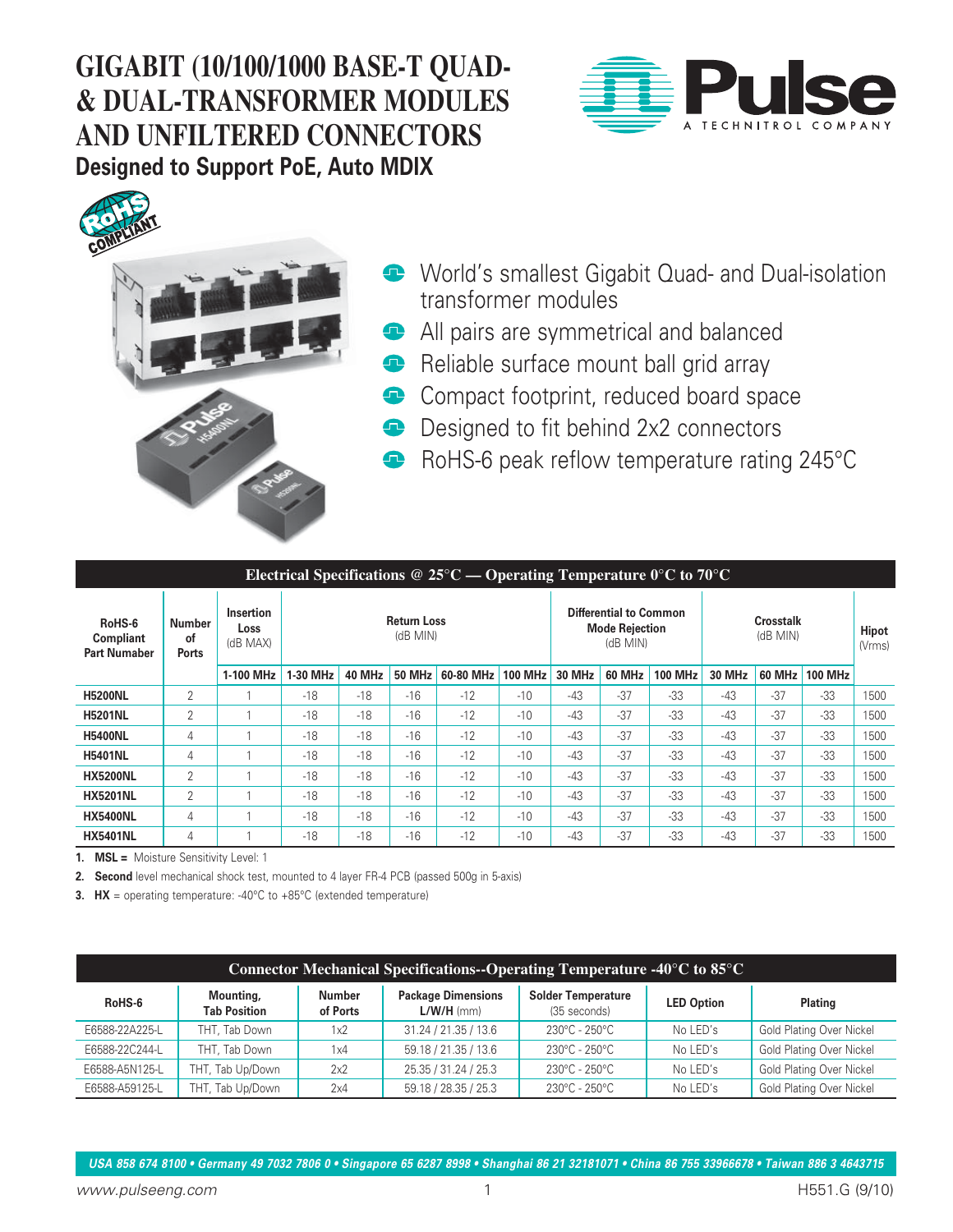



*USA 858 674 8100 • Germany 49 7032 7806 0 • Singapore 65 6287 8998 • Shanghai 86 21 32181071 • China 86 755 33966678 • Taiwan 886 3 4643715*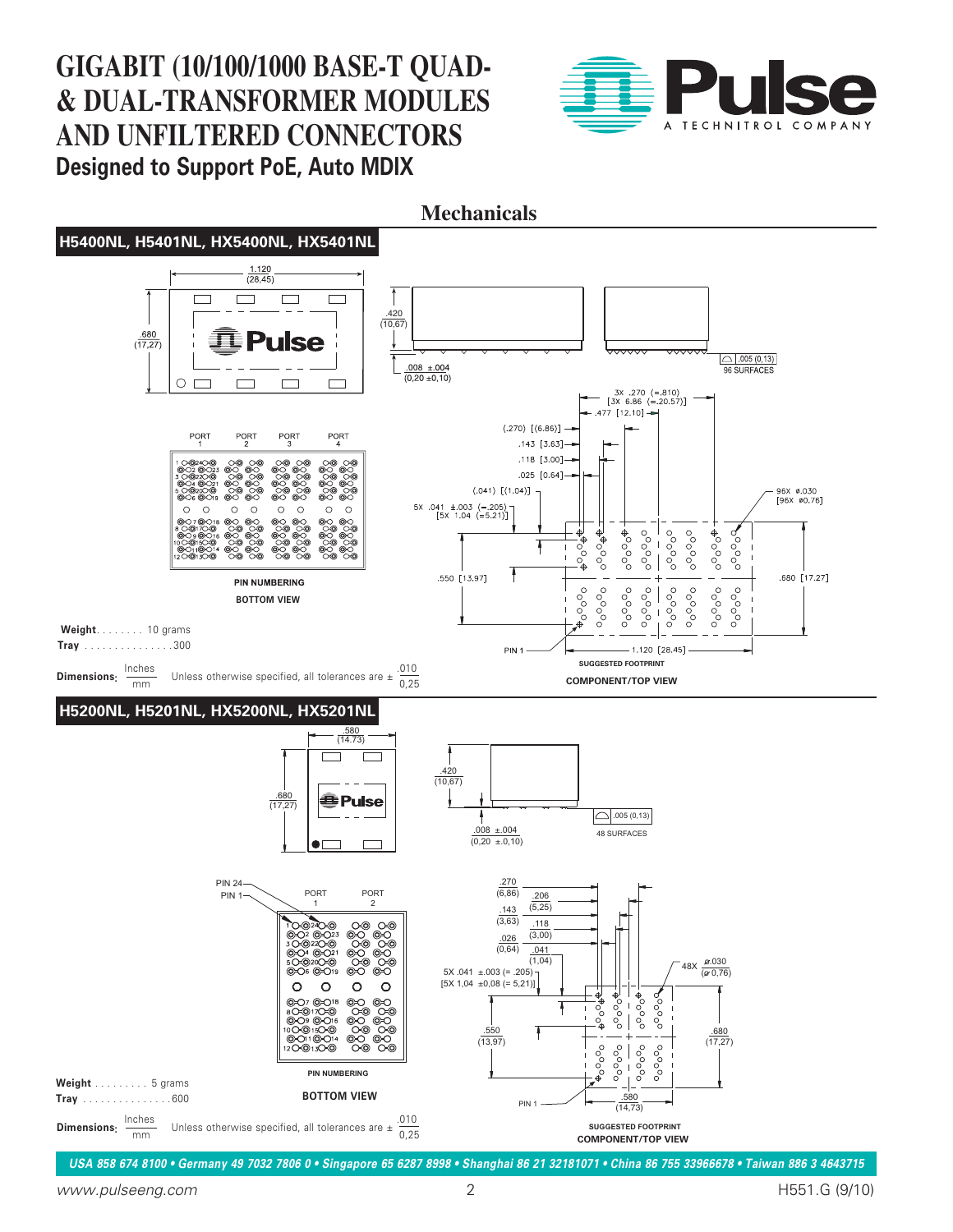





4.57

*USA 858 674 8100 • Germany 49 7032 7806 0 • Singapore 65 6287 8998 • Shanghai 86 21 32181071 • China 86 755 33966678 • Taiwan 886 3 4643715*

 $\overline{\triangledown}$ 

m

Component Side Shown PC Board Layout 58.93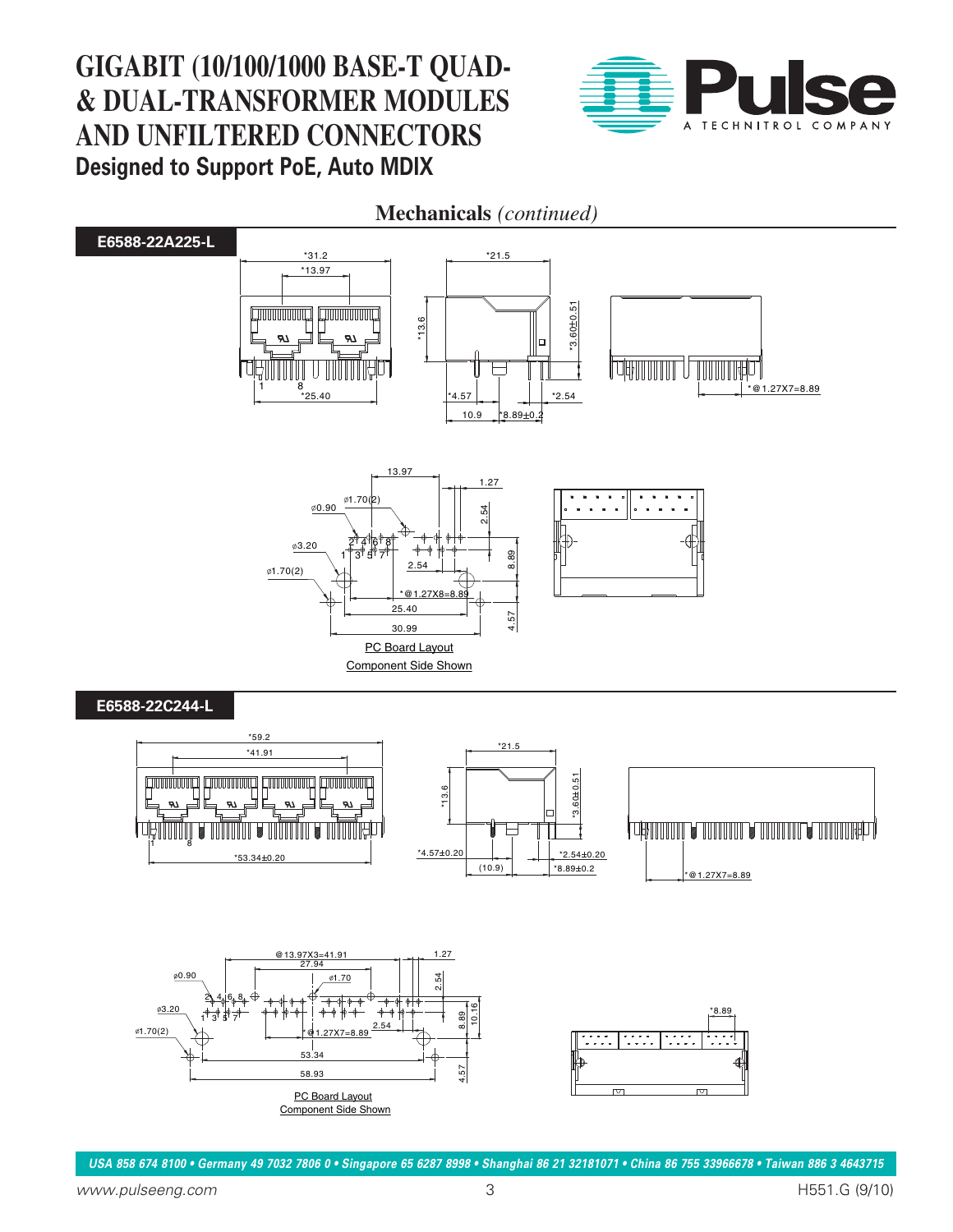

### **Mechanicals** *(continued)*



Component Side Shown

*USA 858 674 8100 • Germany 49 7032 7806 0 • Singapore 65 6287 8998 • Shanghai 86 21 32181071 • China 86 755 33966678 • Taiwan 886 3 4643715*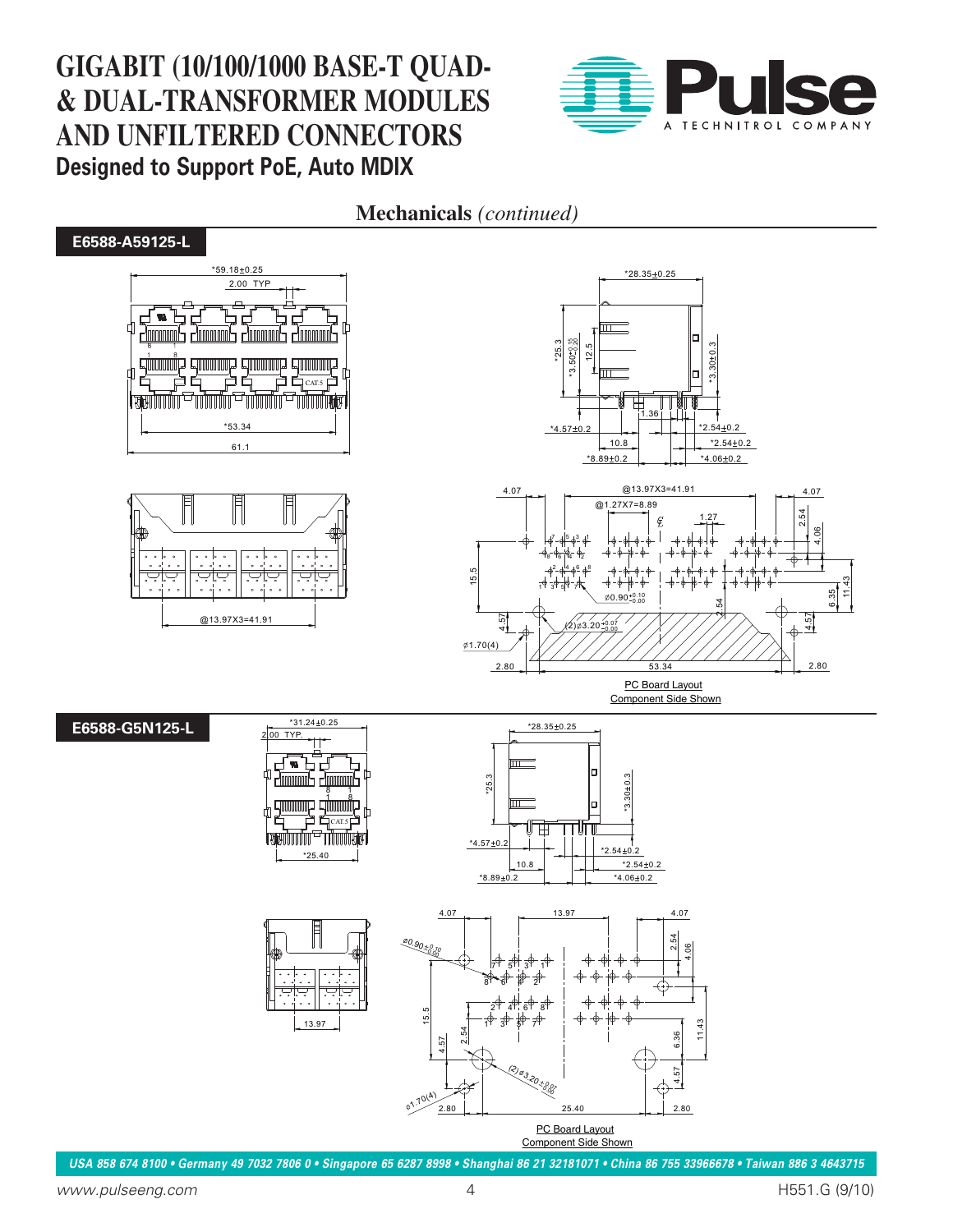

### **Schematics**

#### **H5400NL, HX5400NL**

|                          |         | <b>PHY</b> |                              | <b>CABLE</b> |                |                          | <b>PHY</b> |         | <b>CABLE</b> |                |
|--------------------------|---------|------------|------------------------------|--------------|----------------|--------------------------|------------|---------|--------------|----------------|
| TD0+ 1                   | $\circ$ |            |                              | O            | 7 MX0+         | $TD0+1$                  | O          |         | -0           | 7 MX0+         |
| TCT0 2                   | O       |            | w<br>W                       |              | 8 MCT0         | TCT0 2                   |            | سس<br>籯 | O            | 8 MCT0         |
| $\mathbf{3}$<br>TD0-     | O       |            |                              | O            | MX0-<br>9      | TD <sub>0</sub> -<br>3   |            |         | -0           | 9<br>MX0-      |
| $TD1+ 4$                 | $\circ$ |            |                              | O            | $10$ MX1+      | $TD1+$<br>$\overline{4}$ | O          |         | -0           | 10 MX1+        |
| TCT1 5                   | O       |            | W<br>$\mathbf{E}$            | O            | <b>11 MCT1</b> | TCT1 5                   | O          | w<br>₩  | O            | <b>11 MCT1</b> |
| TD1- 6                   | O       |            |                              | O            | 12 MX1-        | TD1-<br>6                |            |         | -0           | 12 MX1-        |
| TD2+24                   | $\circ$ |            |                              | Ó            | 18 MX2+        | TD2+24                   | $\circ$    |         | Ō-           | 18 MX2+        |
| TCT2 23 O                |         |            | 豐<br>$\overline{\epsilon}$   |              | 17 MCT2        | <b>TCT2 23</b>           | $\circ$    | سس<br>薰 | O            | <b>17 MCT2</b> |
| TD2-22                   | $\circ$ |            |                              | O            | 16 MX2-        | TD2-22                   | O          |         | -0           | 16 MX2-        |
| TD3+21                   | $\circ$ |            |                              | O            | 15 MX3+        | $TD3+21$                 | O          |         | -0           | 15 MX3+        |
| <b>TCT3 20</b>           | $\circ$ |            | w<br>Wa                      | -0           | 14 MCT3        | <b>TCT3 20</b>           | $\circ$    | w<br>疆  | -0           | <b>14 MCT3</b> |
| TD3-19                   | $\circ$ |            |                              | O            | 13 MX3-        | TD3-19                   | O          |         | -0           | 13 MX3-        |
| $TD0+1$                  | O       |            |                              |              | 7 MX0+         | TD <sub>0+</sub>         |            |         | O            | 7 MX0+         |
| TCT0 2                   | $\circ$ |            | ▓<br>E                       | O            | 8 MCT0         | TCT0 2                   | O          | ww<br>薰 | -0           | 8 MCT0         |
| TD0-3                    | O       |            |                              | O            | 9<br>MX0-      | TD <sub>0</sub> -<br>3   | O          |         | -0           | 9 MX0-         |
| $TD1+$<br>$\overline{4}$ | O       |            |                              | O            | $10$ MX1+      | $TD1+$<br>$\overline{4}$ | O          |         | -0           | $10$ MX1+      |
| TCT1 5                   | $\circ$ |            | Namar<br>Namar<br>Namar<br>E | O            | <b>11 MCT1</b> | TCT1 5                   |            | ≣       | Ó            | <b>11 MCT1</b> |
| TD1- 6                   | Ο       |            |                              | -0           | 12 MX1-        | TD1-<br>6                | O          |         | -0           | 12 MX1-        |
| TD2+24 $\circ$           |         |            |                              | -0           | 18 MX2+        | TD2+24                   | $\circ$    |         | -0           | 18 MX2+        |
| <b>TCT2 23</b>           | $\circ$ |            | <b>WA</b>                    | -0           | 17 MCT2        | <b>TCT2 23</b>           | $\circ$    | ₩       | -0           | <b>17 MCT2</b> |
| TD2-22                   | $\circ$ |            |                              | O            | 16 MX2-        | TD2-22                   | O          |         | -0           | 16 MX2-        |
| TD3+21                   | $\circ$ |            |                              | -0           | 15 MX3+        | $TD3+21$                 | $\circ$    |         | O            | 15 MX3+        |
| <b>TCT3 20</b>           | $\circ$ |            | E<br>▓<br>$\epsilon$         |              | 14 MCT3        | <b>TCT3 20</b>           | $\circ$    | ▓       | O            | <b>14 MCT3</b> |
| TD3-19                   | O       |            |                              |              | 13 MX3-        | TD3-19                   |            |         |              | $-0$ 13 MX3-   |

Schematics for quad ports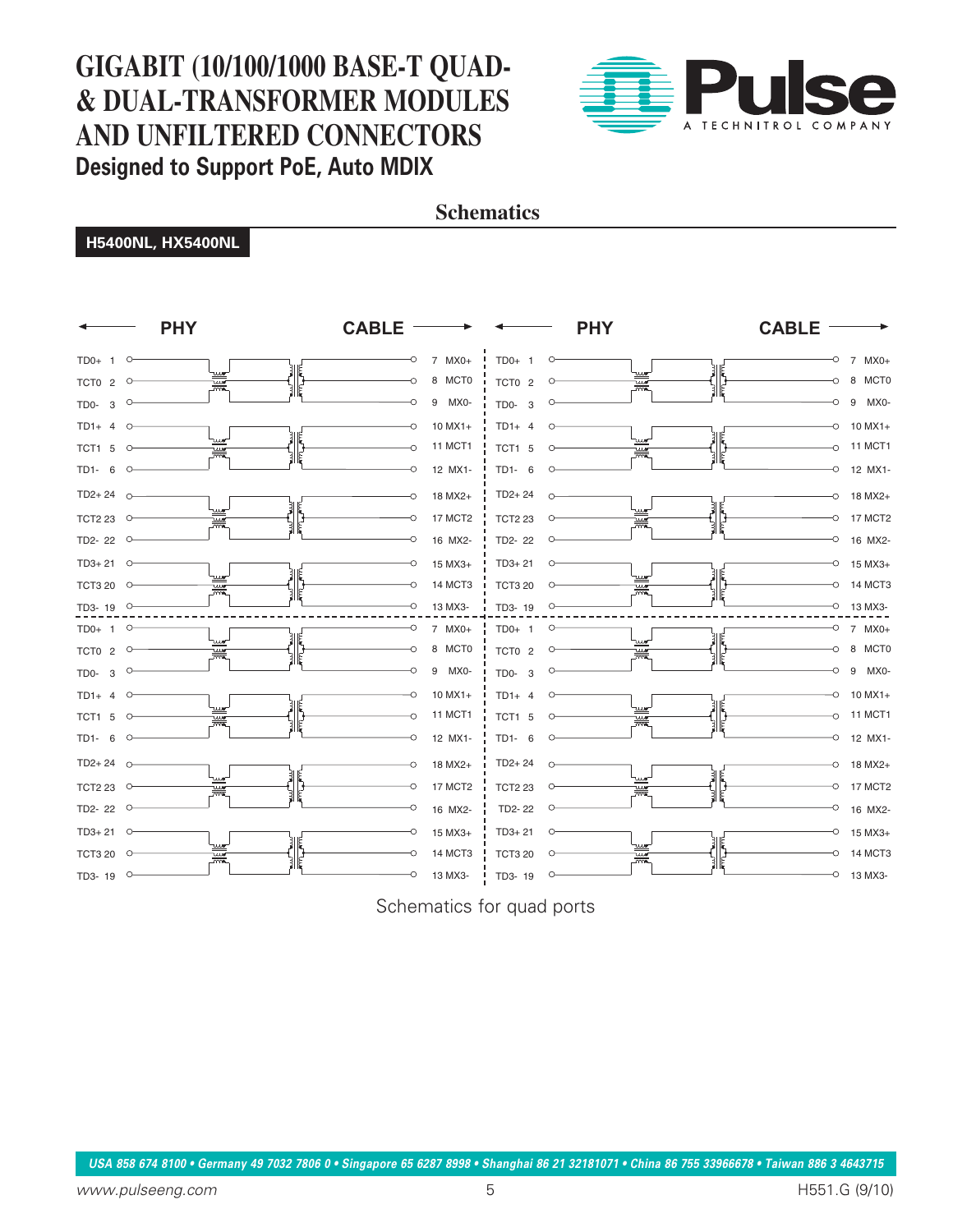

### **Schematics** *(continued)*

#### **H5401NL, HX5401NL**

|                       | <b>PHY</b>          | <b>CABLE</b>                                         |                       | <b>PHY</b>            | <b>CABLE</b>                                  |
|-----------------------|---------------------|------------------------------------------------------|-----------------------|-----------------------|-----------------------------------------------|
| TD0+ 1 $\circ$        |                     | $-0$ 7 MX0+                                          | TD0+ 1 $\circ$        |                       | $-0$ 7 MX0+                                   |
| TCT0 2 $\circ$        | E<br>$\mathbb{F}$   | $-0$ 8 MCT0<br>$\equiv$                              | TCT0 2 $\circ$        |                       | $-0$ 8 MCT0<br>$\overline{\mathbb{R}}$        |
| TD0-3 $\circ$         |                     | 9<br>MX0-<br>0                                       | TD0- $3^\circ$        | $\mathbb{E}$          | $\circ$ 9<br>MX0-                             |
| TD1+ 4 $\circ$        |                     | $-0$ 10 MX1+                                         | TD1+ 4 $\circ$        |                       | $-0$ 10 MX1+                                  |
| TCT1 5 $\circ$        | $\mathbb{F}$        | $-0$ 11 MCT1<br>$\frac{1}{2}$                        | TCT1 5 $\circ$        |                       | $-0$ 11 MCT1<br>$\frac{1}{2}$                 |
| TD1- $6^\circ$        |                     | $-0$ 12 MX1-                                         | TD1- $6^\circ$        |                       | $-0$ 12 MX1-                                  |
| TD2+24 $\circ$        |                     | $-0$ 18 MX2+                                         | TD2+24 $\circ$        |                       | $-0$ 18 MX2+                                  |
| TCT2 23 O             |                     | $\underline{\mathbf{w}}$<br>$-0$ 17 MCT2<br>$\equiv$ | TCT2 23 O             |                       | ww<br>$-0$ 17 MCT2<br>$\overline{\mathbb{R}}$ |
| TD2-22 O              |                     | $-0$ 16 MX2-                                         | TD2-22 O              |                       | $-0$ 16 MX2-                                  |
| $TD3+21$ $O-$         |                     | $-0$ 15 MX3+                                         | TD3+21 $\circ$        |                       | $-0$ 15 MX3+                                  |
| TCT3 20 O             | $\epsilon$          | 14 MCT3<br>O<br><u>ww</u><br>$\sqrt{2}$              | TCT3 20 O             |                       | $-0$ 14 MCT3<br>ww<br>ണ്                      |
| TD3-19 O              |                     | -0<br>13 MX3-                                        | TD3-19 O              |                       | $-$ 13 MX3-                                   |
| TD0+ 1 $\circ$        |                     | $-$ 7 MX0+                                           | TD0+ 1 $\circ$        |                       | $-$ 7 MX0+                                    |
| TCT0 2 O              | $\epsilon$          | Ю.<br>8 MCT0<br>$\equiv$                             | TCT0 2 $\circ$        |                       | $\overline{\circ}$ 8 MCT0<br>$\equiv$         |
| TD0-3 $\circ$         |                     | -0<br>$\boldsymbol{9}$<br>MX0-                       | TD0-3 $\circ$         |                       | $-$ O 9 MX0-                                  |
| TD1+ 4 $\circ$        |                     | -0<br>$10$ MX1+                                      | TD1+ 4 $\circ$        |                       | O-<br>$10$ MX1+                               |
| TCT1 5 $\circ$        | ξ<br>$\mathbb{F}^+$ | $-$ 11 MCT1<br>$\frac{1}{2}$                         | TCT1 5 $\circ$        | $\overline{\epsilon}$ | $\overline{\phantom{a}}$ 11 MCT1<br>$\equiv$  |
| TD1- $6^\circ$        |                     | O<br>12 MX1-                                         | TD1- 6 $\circ$        |                       | $-$ 12 MX1-                                   |
| TD2+24 $\circ$        |                     | -0<br>18 MX2+                                        | TD2+24 $\circ$        |                       | $^{-0}$ 18 MX2+                               |
| TCT2 23 <sup>O-</sup> | ξ                   | <b>17 MCT2</b><br><b>RUU</b><br>-0<br>$\overline{m}$ | TCT2 23 <sup>O</sup>  |                       | $\overline{O}$ 17 MCT2<br><u>ww</u>           |
| TD2-22 $^{\circ}$     |                     | -0<br>16 MX2-                                        | TD2-22 $^{\circ}$     |                       | $-$ <sup>O</sup> 16 MX2-                      |
| TD3+21 $\circ$        |                     | 15 MX3+<br>ю.                                        | TD3+21 $\circ$        |                       | $-$ <sup>O</sup> 15 MX3+                      |
| TCT3 20 °             | <b>All Club</b>     | <b>14 MCT3</b><br>-0<br>$\overline{\mathbb{R}^2}$    | TCT3 20 <sup>O-</sup> | <b>ANTIFICIAL</b>     | $-0$ 14 MCT3<br>$\frac{1}{2}$                 |
| TD3-19 <sup>0-</sup>  |                     | 0<br>13 MX3-                                         | TD3-19 <sup>O-</sup>  |                       | $\overline{O}$ 13 MX3-                        |

Schematics for quad ports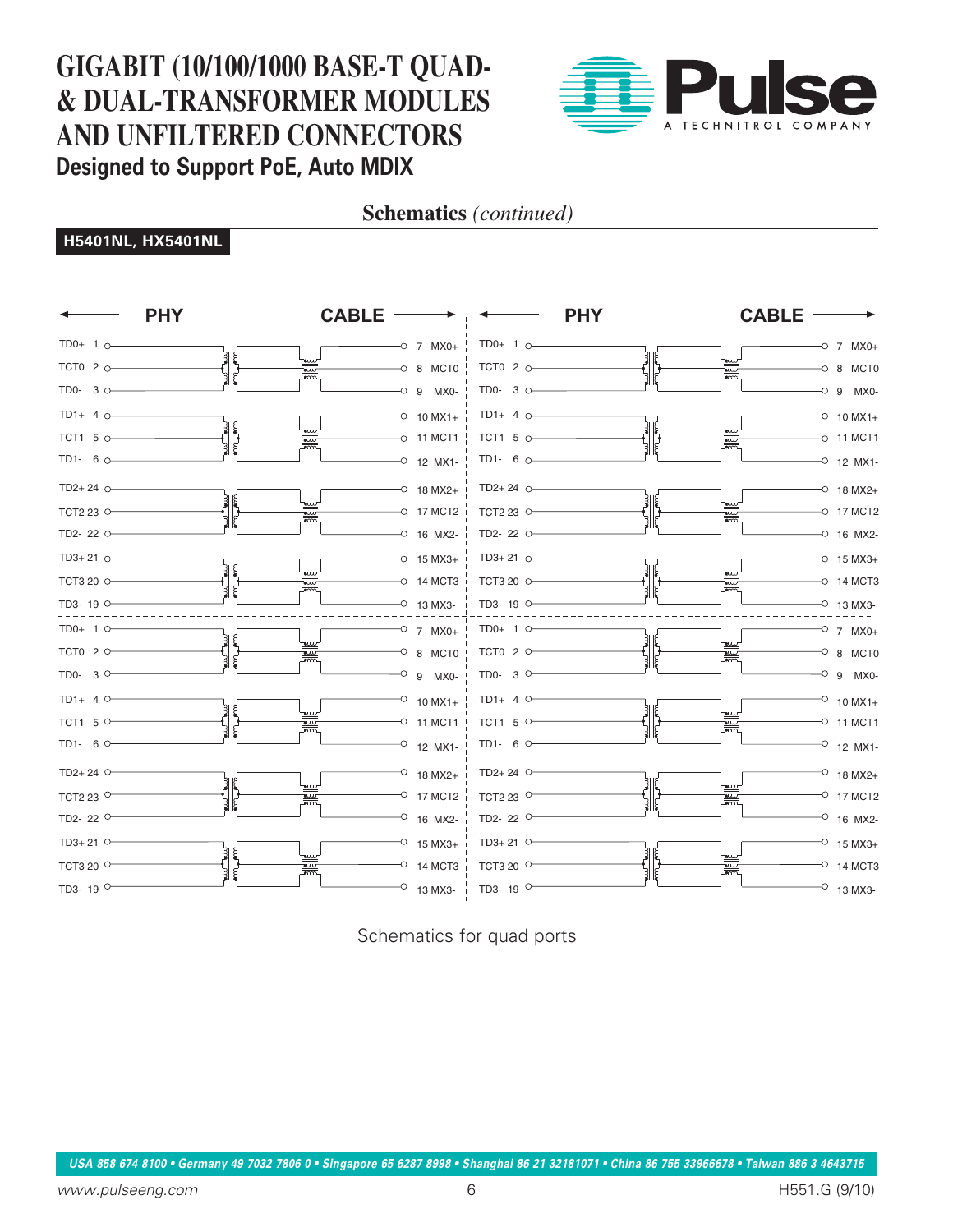

### **Schematics** *(continued)*



#### **H5201NL, HX5201NL**



Schematics for dual ports